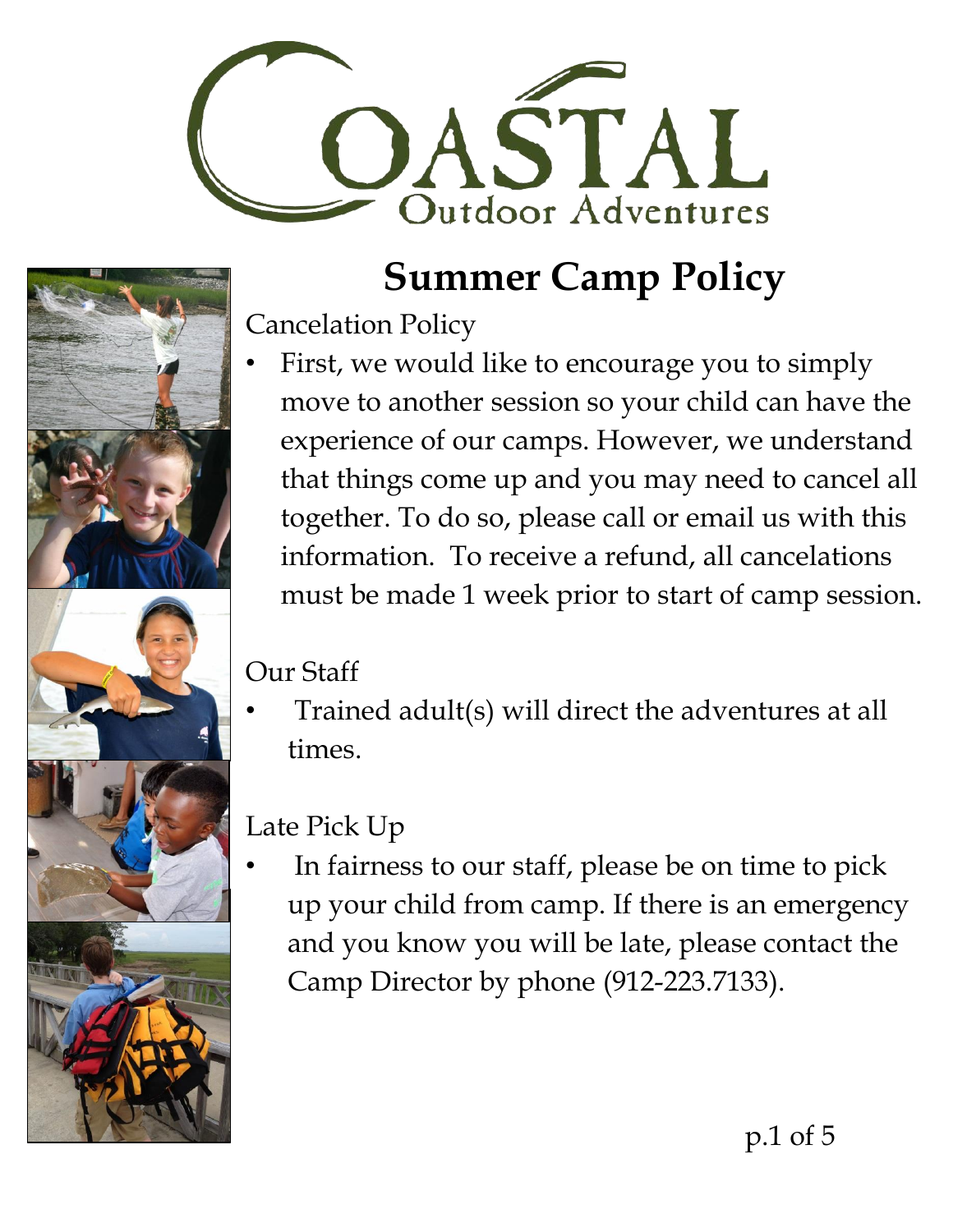



Emergency Information If a medical emergency arises, our procedures involving emergency situations are as follows:

- Parents/Guardians will be notified of the injury if it requires emergency medical treatment. If they cannot be reached, we will contact emergency contacts on registration forms.
- If no one can be reached or a decision must be made before we can contact someone, we will take the necessary actions for the health of your child.
	- If it is necessary, a personal vehicle will be available to transport any injured person to the emergency room of the closest hospital. Staff will remain with the camper, when possible, until a parent or guardian arrives.
- Parents who are planning to be out of town for a day or longer must notify the Camp Director and provide a local contact for emergency purposes.
- Make sure your registration form is updated with current emergency phone numbers and authorized pick-up persons.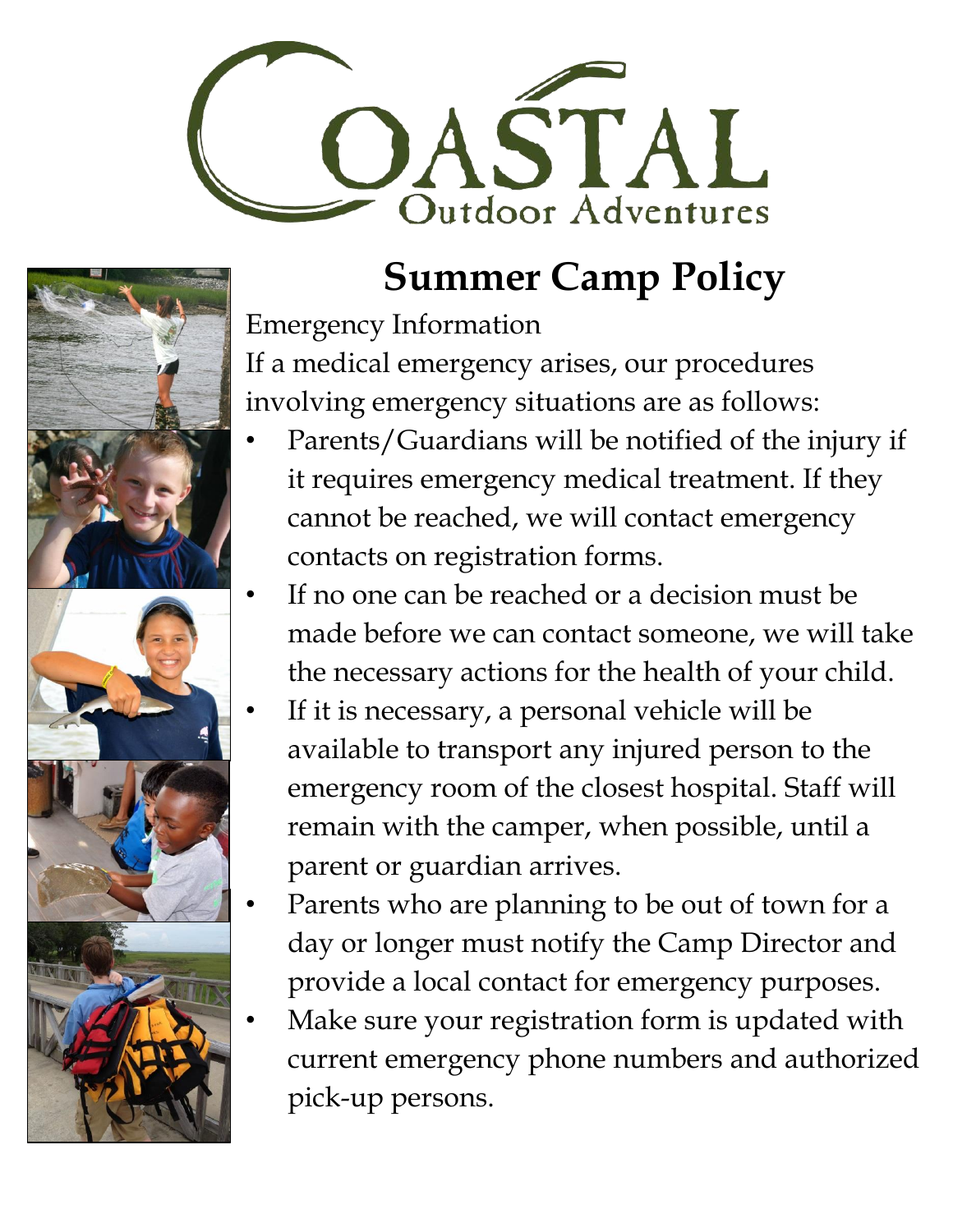

Illness and Injury

• Our staff will treat minor injuries (small cuts, scrapes, bumps, etc.)

•Our staff will contact parents if their camper becomes ill while at camp. Sick campers will be sent home at the discretion of camp staff. Parents are responsible for picking up their child immediately. •Please do not send your child to camp if he/she is

showing signs of head lice. Campers may return after 24 hours of effective treatment.

•Children will be sent home or should be kept home for the following: fever, vomiting, severe cough or sore throat, rash, discharge from eye or eyes, excessive lethargy, irritability or symptoms which could indicate any illness that threatens the health of the other campers.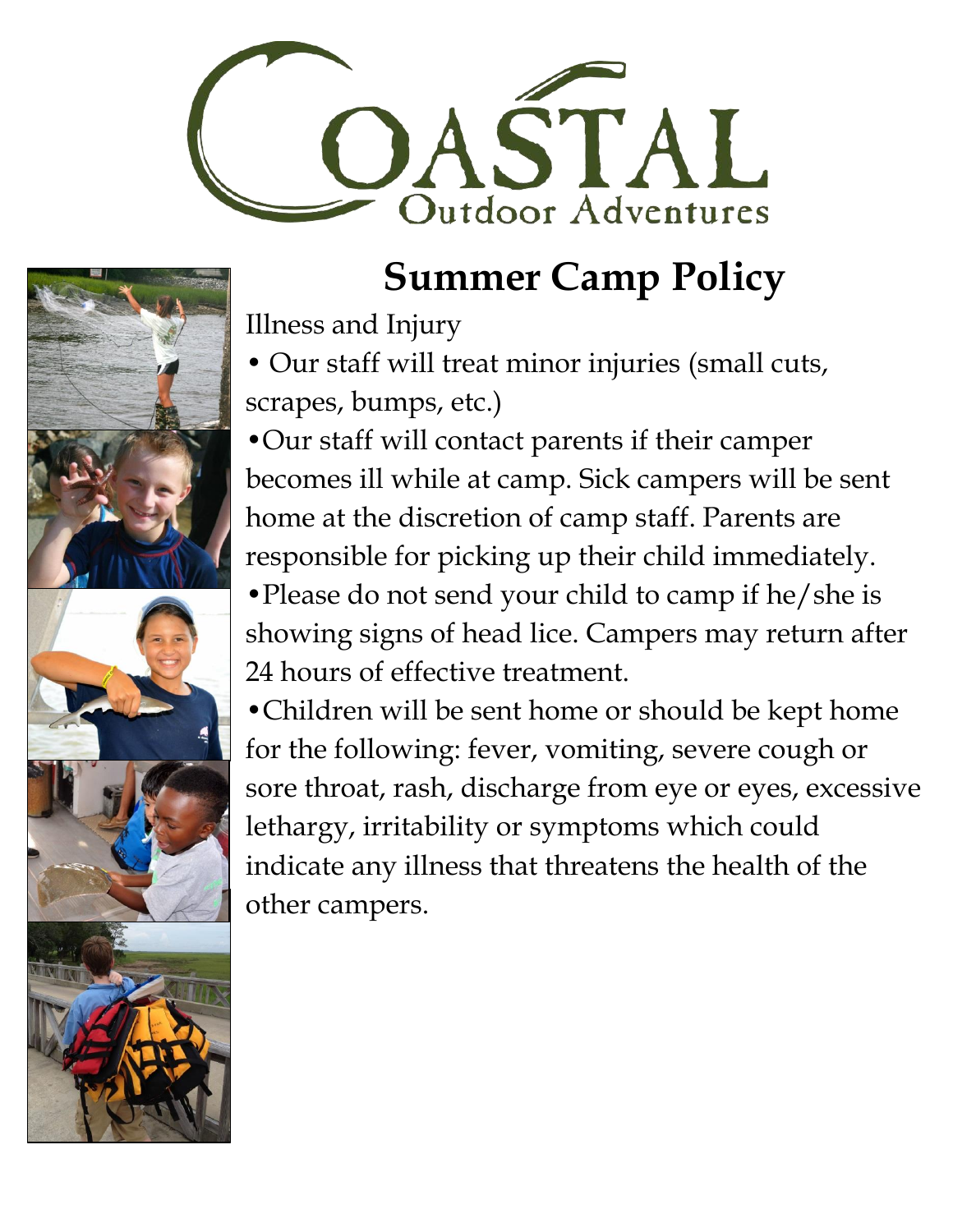

Behavior Management

Our goal is to guide children's behavior by teaching positive techniques, responsibility, self-control and promoting a positive self-image. We reserve the right to take disciplinary action, up to and including expulsion, based on what it deems to be appropriate in any given situation. The policies listed here are not all-inclusive.

In the event that behavior requires behavior management action:

• Staff will not damage the child's self-image or embarrass the child.

• Staff actions will help children learn self-control, choose alternatives and develop an understanding and respect for others feelings.

• Staff will communicate regularly with families regarding behavior concerns.

• Every effort will be made to enlist the cooperation of the child and parents.